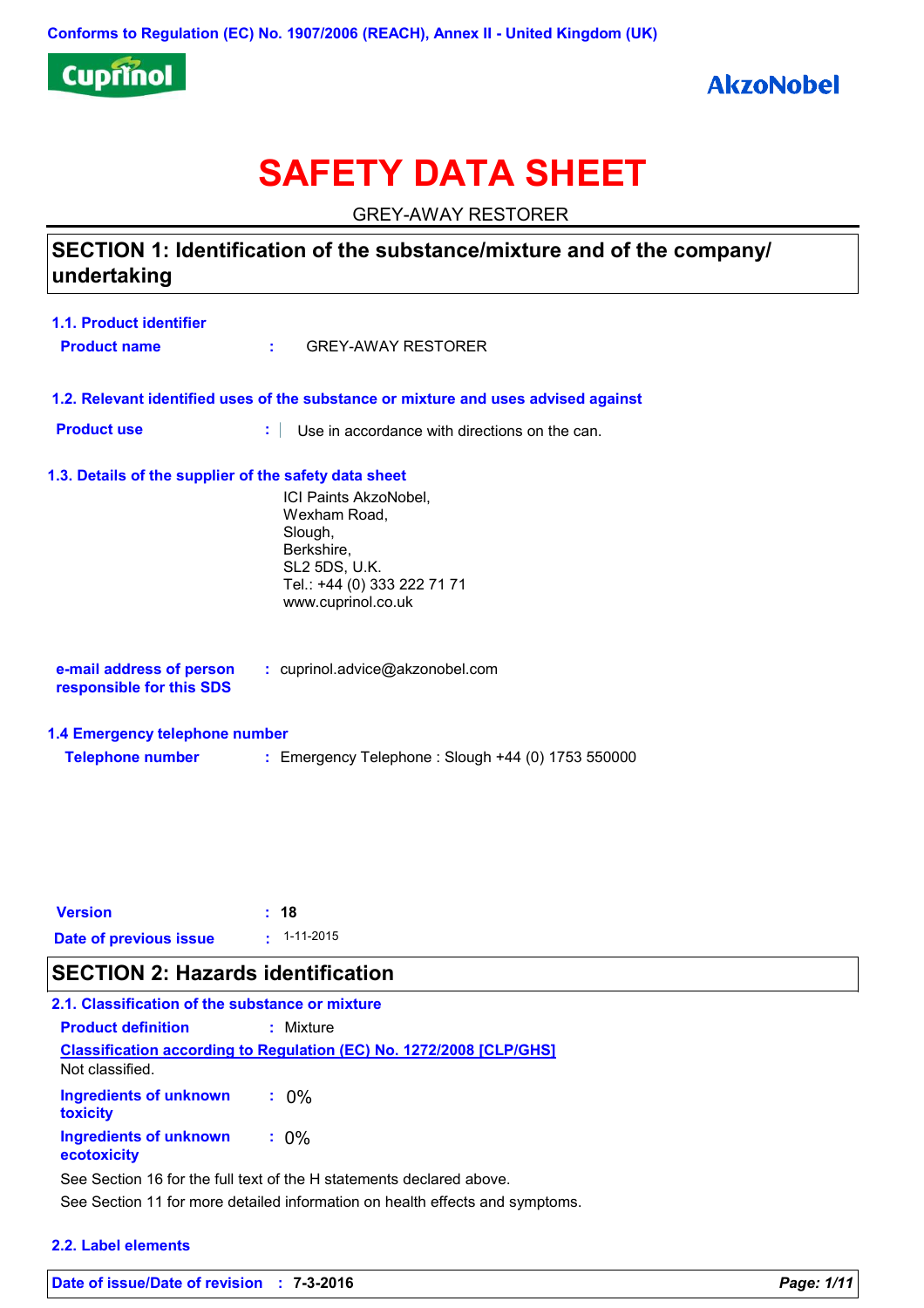### **SECTION 2: Hazards identification**

| <b>Signal word</b>                                                                                                                                              | : No signal word.                                                                                                          |
|-----------------------------------------------------------------------------------------------------------------------------------------------------------------|----------------------------------------------------------------------------------------------------------------------------|
| <b>Hazard statements</b>                                                                                                                                        | : No known significant effects or critical hazards.                                                                        |
| <b>Precautionary statements</b>                                                                                                                                 |                                                                                                                            |
| <b>General</b>                                                                                                                                                  | : P102 - Keep out of reach of children.<br>P101 - If medical advice is needed, have product container or label at hand.    |
| <b>Prevention</b>                                                                                                                                               | : P262 - Do not get in eyes, on skin, or on clothing.                                                                      |
| <b>Response</b>                                                                                                                                                 | : P312 - Call a POISON CENTER or doctor if you feel unwell.                                                                |
| <b>Storage</b>                                                                                                                                                  | Not applicable.                                                                                                            |
| <b>Disposal</b>                                                                                                                                                 | P501 - Dispose of contents and container in accordance with all local, regional,<br>national or international regulations. |
| <b>Supplemental label</b><br>elements                                                                                                                           | : Not applicable.                                                                                                          |
| <b>Supplemental label</b><br>elements                                                                                                                           | : Not applicable.                                                                                                          |
| <b>Annex XVII - Restrictions</b><br>on the manufacture,<br>placing on the market and<br>use of certain dangerous<br>substances, mixtures and<br><b>articles</b> | : Not applicable.                                                                                                          |
| <b>Special packaging requirements</b>                                                                                                                           |                                                                                                                            |
| <b>Containers to be fitted</b><br>with child-resistant<br>fastenings                                                                                            | : Not applicable.                                                                                                          |
| Tactile warning of danger : Not applicable.                                                                                                                     |                                                                                                                            |
| 2.3. Other hazards                                                                                                                                              |                                                                                                                            |

**Other hazards which do : not result in classification** : None known.

### **SECTION 3: Composition/information on ingredients**

| <b>3.2 Mixtures</b>                | Mixture<br>÷                                              |            |                                                                         |             |
|------------------------------------|-----------------------------------------------------------|------------|-------------------------------------------------------------------------|-------------|
|                                    |                                                           |            | <b>Classification</b>                                                   |             |
| <b>Product/ingredient name</b>     | <b>Identifiers</b>                                        | $%$ (w/w)  | <b>Regulation (EC) No. 1272/2008</b><br><b>[CLP]</b>                    | <b>Type</b> |
| <b>Ethanedioic acid, dihydrate</b> | EC: 205-634-3<br>CAS: 6153-56-6<br>Index:<br>607-006-00-8 | l≥5 - <10∶ | Acute Tox. 4, H302<br>Acute Tox. 4, H312                                | $[1]$       |
| ethanediol; ethylene glycol        | EC: 203-473-3<br>CAS: 107-21-1<br>Index:<br>603-027-00-1  | 1≥3 - <5   | Acute Tox. 4, H302                                                      | [1] [2]     |
|                                    |                                                           |            | See Section 16 for the full text of the H<br>statements declared above. |             |

There are no additional ingredients present which, within the current knowledge of the supplier and in the concentrations applicable, are classified as hazardous to health or the environment, are PBTs, vPvBs or Substances of equivalent concern, or have been assigned a workplace exposure limit and hence require reporting in this section.

**Type** 

[1] Substance classified with a health or environmental hazard

[2] Substance with a workplace exposure limit

[3] Substance meets the criteria for PBT according to Regulation (EC) No. 1907/2006, Annex XIII

[4] Substance meets the criteria for vPvB according to Regulation (EC) No. 1907/2006, Annex XIII

[5] Substance of equivalent concern

Occupational exposure limits, if available, are listed in Section 8.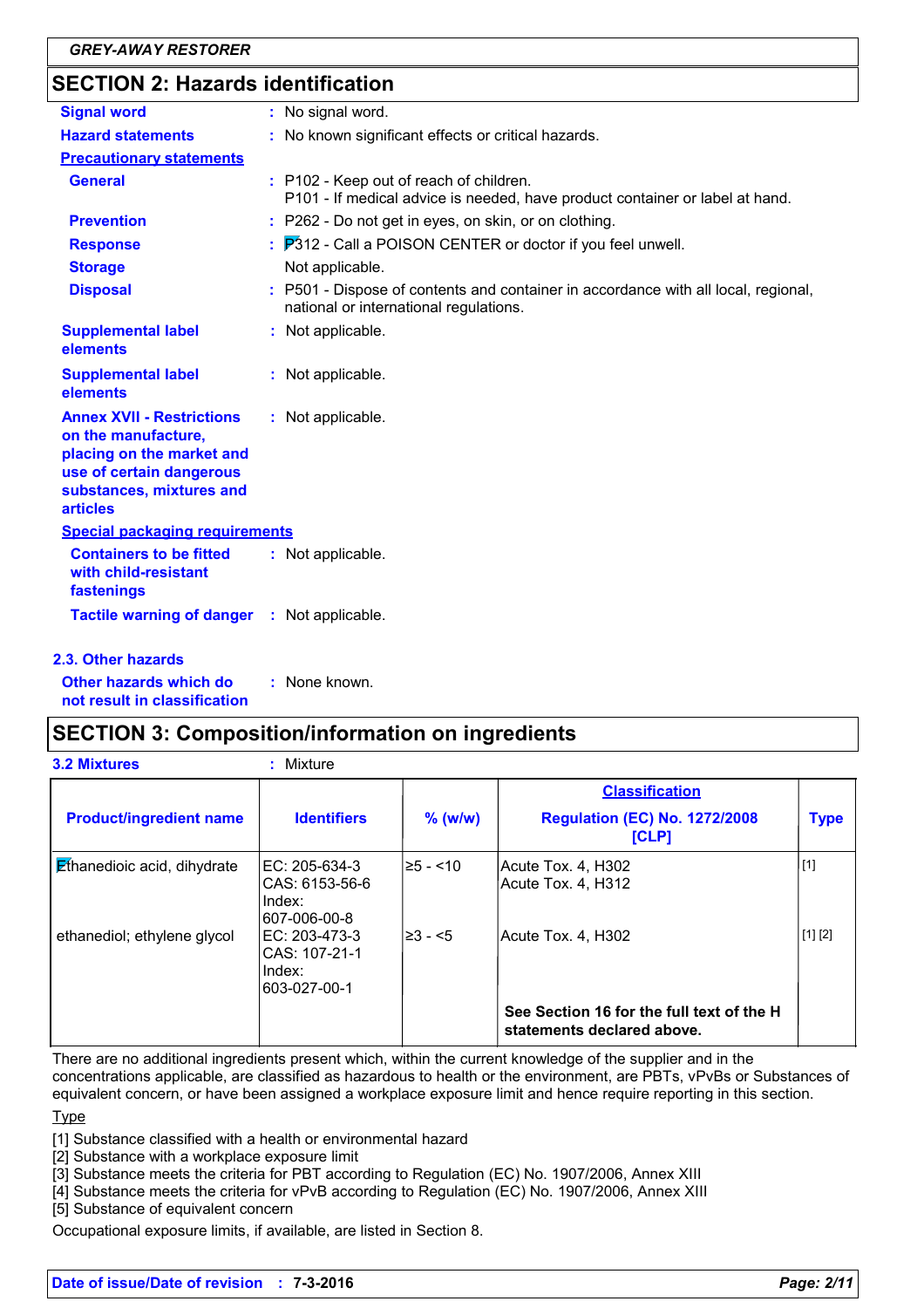### **SECTION 4: First aid measures**

| 4.1. Description of first aid measures |                                                                                                                                                                                                             |
|----------------------------------------|-------------------------------------------------------------------------------------------------------------------------------------------------------------------------------------------------------------|
| <b>General</b>                         | : In all cases of doubt, or when symptoms persist, seek medical attention. Never give<br>anything by mouth to an unconscious person. If unconscious, place in recovery<br>position and seek medical advice. |
| <b>Eye contact</b>                     | : Remove contact lenses, irrigate copiously with clean, fresh water, holding the<br>eyelids apart for at least 10 minutes and seek immediate medical advice.                                                |
| <b>Inhalation</b>                      | : Remove to fresh air. Keep person warm and at rest. If not breathing, if breathing is<br>irregular or if respiratory arrest occurs, provide artificial respiration or oxygen by<br>trained personnel.      |
| <b>Skin contact</b>                    | : Remove contaminated clothing and shoes. Wash skin thoroughly with soap and<br>water or use recognised skin cleanser. Do NOT use solvents or thinners.                                                     |
| <b>Ingestion</b>                       | : If swallowed, seek medical advice immediately and show the container or label.<br>Keep person warm and at rest. Do NOT induce vomiting.                                                                   |
| <b>Protection of first-aiders</b>      | : No action shall be taken involving any personal risk or without suitable training.                                                                                                                        |

#### **4.2. Most important symptoms and effects, both acute and delayed**

There are no data available on the mixture itself. The product is not classified as hazardous according to Regulation (EC) 1272/2008 as amended.

If splashed in the eyes, the liquid may cause irritation and reversible damage. This takes into account, where known, delayed and immediate effects and also chronic effects of components from short-term and long-term exposure by oral, inhalation and dermal routes of exposure and eye contact.

#### **4.3. Indication of any immediate medical attention and special treatment needed**

| <b>Notes to physician</b>  | : Treat symptomatically. Contact poison treatment specialist immediately if large<br>quantities have been ingested or inhaled. |
|----------------------------|--------------------------------------------------------------------------------------------------------------------------------|
| <b>Specific treatments</b> | : No specific treatment.                                                                                                       |

See toxicological information (Section 11)

| <b>SECTION 5: Firefighting measures</b>                                                                                      |
|------------------------------------------------------------------------------------------------------------------------------|
|                                                                                                                              |
| : Recommended: alcohol-resistant foam, $CO2$ , powders, water spray.                                                         |
| : Do not use water jet.                                                                                                      |
| 5.2. Special hazards arising from the substance or mixture                                                                   |
| : Fire will produce dense black smoke. Exposure to decomposition products may<br>cause a health hazard.                      |
| : Decomposition products may include the following materials: carbon monoxide,<br>carbon dioxide, smoke, oxides of nitrogen. |
|                                                                                                                              |
| : Cool closed containers exposed to fire with water. Do not release runoff from fire to<br>drains or watercourses.           |
| : Appropriate breathing apparatus may be required.                                                                           |
|                                                                                                                              |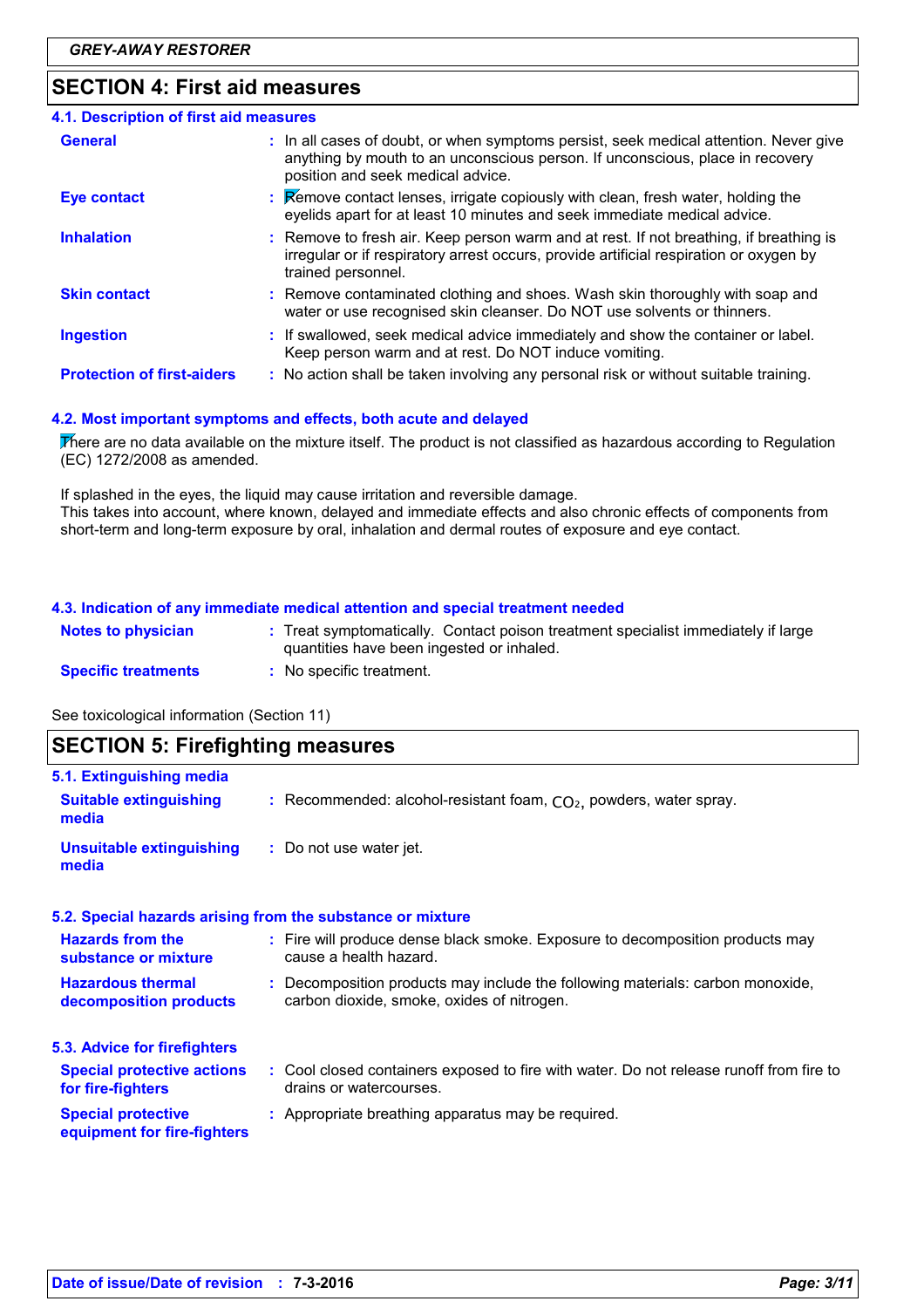### **SECTION 6: Accidental release measures**

|                                                                 | 6.1. Personal precautions, protective equipment and emergency procedures                                                                                                                                                                                                           |
|-----------------------------------------------------------------|------------------------------------------------------------------------------------------------------------------------------------------------------------------------------------------------------------------------------------------------------------------------------------|
| For non-emergency<br>personnel                                  | : Avoid breathing vapour or mist. Refer to protective measures listed in sections 7<br>and $8.$                                                                                                                                                                                    |
|                                                                 | For emergency responders : If specialised clothing is required to deal with the spillage, take note of any<br>information in Section 8 on suitable and unsuitable materials. See also the<br>information in "For non-emergency personnel".                                         |
| <b>6.2. Environmental</b><br>precautions                        | : Do not allow to enter drains or watercourses. If the product contaminates lakes,<br>rivers, or sewers, inform the appropriate authorities in accordance with local<br>regulations.                                                                                               |
| 6.3. Methods and material<br>for containment and<br>cleaning up | : Contain and collect spillage with non-combustible, absorbent material e.g. sand,<br>earth, vermiculite or diatomaceous earth and place in container for disposal<br>according to local regulations (see Section 13). Preferably clean with a detergent.<br>Avoid using solvents. |
| 6.4. Reference to other<br><b>sections</b>                      | : See Section 1 for emergency contact information.<br>See Section 8 for information on appropriate personal protective equipment.<br>See Section 13 for additional waste treatment information.                                                                                    |

### **SECTION 7: Handling and storage**

The information in this section contains generic advice and guidance. The list of Identified Uses in Section 1 should be consulted for any available use-specific information provided in the Exposure Scenario(s).

| handled, stored and processed.<br>Put on appropriate personal protective equipment (see Section 8).<br>Never use pressure to empty. Container is not a pressure vessel.<br>Always keep in containers made from the same material as the original one.<br>Comply with the health and safety at work laws.<br>Do not allow to enter drains or watercourses. | <b>7.1 Precautions for safe</b><br>handling | : Avoid contact with skin and eyes. Avoid inhalation of vapour, spray or mist.<br>Eating, drinking and smoking should be prohibited in areas where this material is |  |
|-----------------------------------------------------------------------------------------------------------------------------------------------------------------------------------------------------------------------------------------------------------------------------------------------------------------------------------------------------------|---------------------------------------------|---------------------------------------------------------------------------------------------------------------------------------------------------------------------|--|
|-----------------------------------------------------------------------------------------------------------------------------------------------------------------------------------------------------------------------------------------------------------------------------------------------------------------------------------------------------------|---------------------------------------------|---------------------------------------------------------------------------------------------------------------------------------------------------------------------|--|

#### **7.2 Conditions for safe storage, including any incompatibilities**

Store in accordance with local regulations.

**Notes on joint storage**

Keep away from: oxidising agents, strong alkalis, strong acids.

#### **Additional information on storage conditions**

Store in a dry, cool and well-ventilated area. Keep container tightly closed.

No smoking. Prevent unauthorised access. Containers that have been opened must be carefully resealed and kept upright to prevent leakage.

#### **7.3 Specific end use(s) Recommendations :**

: Not available.

**Industrial sector specific : solutions** : Not available.

### **SECTION 8: Exposure controls/personal protection**

The information in this section contains generic advice and guidance. Information is provided based on typical anticipated uses of the product. Additional measures might be required for bulk handling or other uses that could significantly increase worker exposure or environmental releases.

#### **8.1 Control parameters**

**Occupational exposure limits**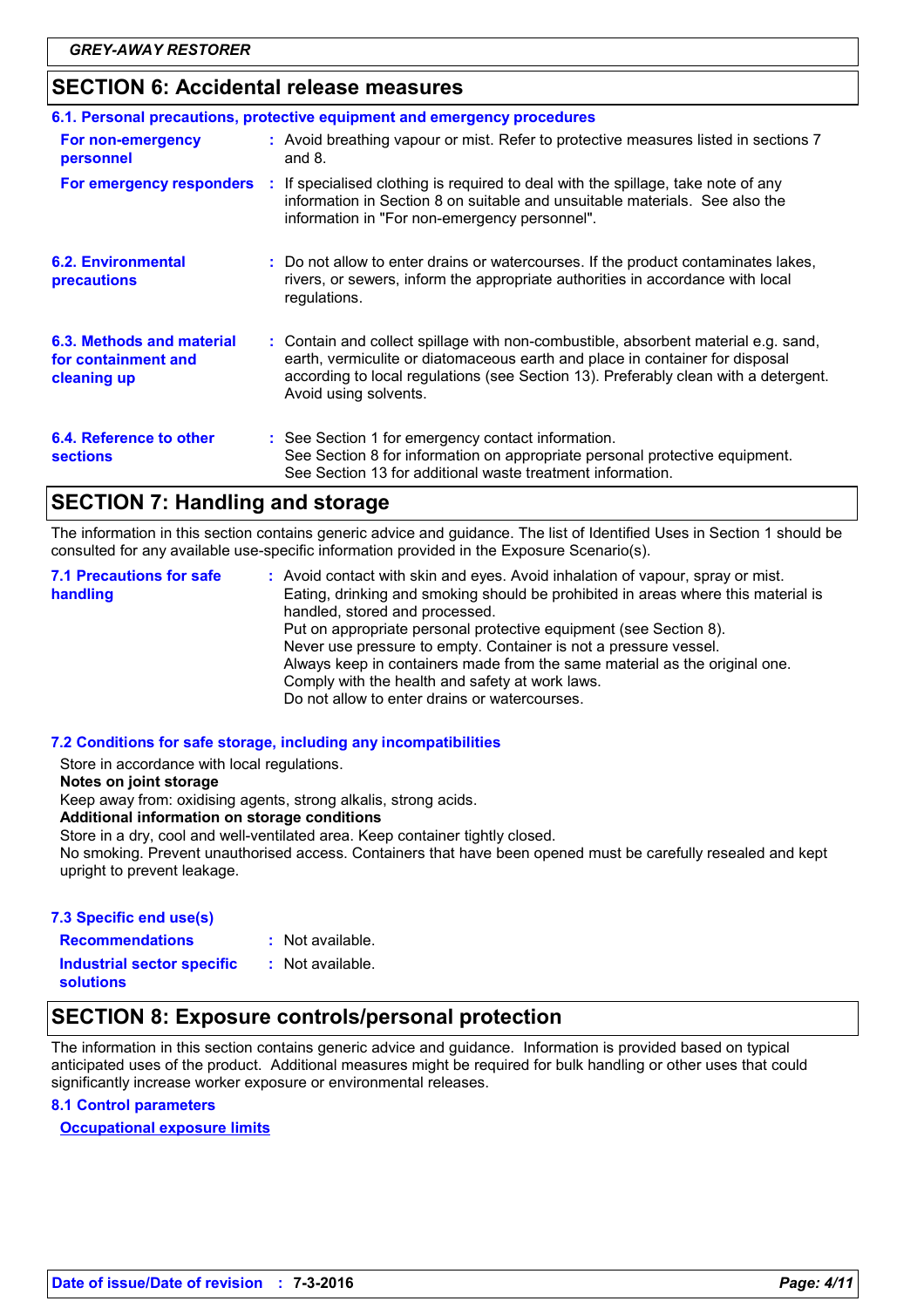# **SECTION 8: Exposure controls/personal protection**

| <b>Product/ingredient name</b>                             |         | <b>Exposure limit values</b>                                                                                                                                                                                                                                                                                                                                                                                                                                                                                                                                                                                                                                                                                                                                                                                                                                                                                                                                                                                                     |
|------------------------------------------------------------|---------|----------------------------------------------------------------------------------------------------------------------------------------------------------------------------------------------------------------------------------------------------------------------------------------------------------------------------------------------------------------------------------------------------------------------------------------------------------------------------------------------------------------------------------------------------------------------------------------------------------------------------------------------------------------------------------------------------------------------------------------------------------------------------------------------------------------------------------------------------------------------------------------------------------------------------------------------------------------------------------------------------------------------------------|
| ethanediol; ethylene glycol                                |         | EH40/2005 WELs (United Kingdom (UK), 12/2011). Absorbed                                                                                                                                                                                                                                                                                                                                                                                                                                                                                                                                                                                                                                                                                                                                                                                                                                                                                                                                                                          |
|                                                            |         | through skin.<br>TWA: 10 mg/m <sup>3</sup> 8 hours. Form: Particulate<br>STEL: 104 mg/m <sup>3</sup> 15 minutes. Form: Vapour<br>TWA: 52 mg/m <sup>3</sup> 8 hours. Form: Vapour<br>STEL: 40 ppm 15 minutes. Form: Vapour<br>TWA: 20 ppm 8 hours. Form: Vapour                                                                                                                                                                                                                                                                                                                                                                                                                                                                                                                                                                                                                                                                                                                                                                   |
| <b>Recommended monitoring</b><br>procedures                |         | If this product contains ingredients with exposure limits, personal, workplace<br>atmosphere or biological monitoring may be required to determine the<br>effectiveness of the ventilation or other control measures and/or the necessity to<br>use respiratory protective equipment. Reference should be made to monitoring<br>standards, such as the following: European Standard EN 689 (Workplace<br>atmospheres - Guidance for the assessment of exposure by inhalation to<br>chemical agents for comparison with limit values and measurement strategy)<br>European Standard EN 14042 (Workplace atmospheres - Guide for the<br>application and use of procedures for the assessment of exposure to chemical<br>and biological agents) European Standard EN 482 (Workplace atmospheres -<br>General requirements for the performance of procedures for the measurement of<br>chemical agents) Reference to national guidance documents for methods for the<br>determination of hazardous substances will also be required. |
| <b>DNELs/DMELs</b>                                         |         |                                                                                                                                                                                                                                                                                                                                                                                                                                                                                                                                                                                                                                                                                                                                                                                                                                                                                                                                                                                                                                  |
| No DNELs/DMELs available.                                  |         |                                                                                                                                                                                                                                                                                                                                                                                                                                                                                                                                                                                                                                                                                                                                                                                                                                                                                                                                                                                                                                  |
| <b>PNECs</b><br>No PNECs available                         |         |                                                                                                                                                                                                                                                                                                                                                                                                                                                                                                                                                                                                                                                                                                                                                                                                                                                                                                                                                                                                                                  |
| <b>8.2 Exposure controls</b>                               |         |                                                                                                                                                                                                                                                                                                                                                                                                                                                                                                                                                                                                                                                                                                                                                                                                                                                                                                                                                                                                                                  |
| <b>Appropriate engineering</b><br>controls                 |         | : Provide adequate ventilation. Where reasonably practicable, this should be<br>achieved by the use of local exhaust ventilation and good general extraction.                                                                                                                                                                                                                                                                                                                                                                                                                                                                                                                                                                                                                                                                                                                                                                                                                                                                    |
| <b>Individual protection measures</b>                      |         |                                                                                                                                                                                                                                                                                                                                                                                                                                                                                                                                                                                                                                                                                                                                                                                                                                                                                                                                                                                                                                  |
| <b>Hygiene measures</b>                                    |         | Wash hands, forearms and face thoroughly after handling chemical products,<br>before eating, smoking and using the lavatory and at the end of the working<br>period. Appropriate techniques should be used to remove potentially<br>contaminated clothing. Wash contaminated clothing before reusing. Ensure that<br>eyewash stations and safety showers are close to the workstation location.                                                                                                                                                                                                                                                                                                                                                                                                                                                                                                                                                                                                                                  |
| <b>Eye/face protection</b>                                 |         | : Use safety eyewear designed to protect against splash of liquids.                                                                                                                                                                                                                                                                                                                                                                                                                                                                                                                                                                                                                                                                                                                                                                                                                                                                                                                                                              |
| <b>Skin protection</b>                                     |         |                                                                                                                                                                                                                                                                                                                                                                                                                                                                                                                                                                                                                                                                                                                                                                                                                                                                                                                                                                                                                                  |
| <b>Hand protection</b>                                     |         |                                                                                                                                                                                                                                                                                                                                                                                                                                                                                                                                                                                                                                                                                                                                                                                                                                                                                                                                                                                                                                  |
| combination of chemicals.<br>replacement must be followed. |         | There is no one glove material or combination of materials that will give unlimited resistance to any individual or<br>The breakthrough time must be greater than the end use time of the product.<br>The instructions and information provided by the glove manufacturer on use, storage, maintenance and                                                                                                                                                                                                                                                                                                                                                                                                                                                                                                                                                                                                                                                                                                                       |
| maintenance.                                               |         | Gloves should be replaced regularly and if there is any sign of damage to the glove material.<br>Always ensure that gloves are free from defects and that they are stored and used correctly.<br>The performance or effectiveness of the glove may be reduced by physical/chemical damage and poor                                                                                                                                                                                                                                                                                                                                                                                                                                                                                                                                                                                                                                                                                                                               |
| occurred.                                                  |         | Barrier creams may help to protect the exposed areas of the skin but should not be applied once exposure has                                                                                                                                                                                                                                                                                                                                                                                                                                                                                                                                                                                                                                                                                                                                                                                                                                                                                                                     |
| <b>Gloves</b>                                              |         | : For prolonged or repeated contact use protective gloves. Barrier creams may help<br>to protect the exposed areas of skin, they should however not be applied once<br>exposure has occurred. Skin should be washed after contact.                                                                                                                                                                                                                                                                                                                                                                                                                                                                                                                                                                                                                                                                                                                                                                                               |
|                                                            | Nitrile | Use chemical resistant gloves classified under Standard EN 374: Protective<br>gloves against chemicals and micro-organisms. Recommended gloves: Viton® or<br>Breakthrough Time: 480 min                                                                                                                                                                                                                                                                                                                                                                                                                                                                                                                                                                                                                                                                                                                                                                                                                                          |
|                                                            |         | When prolonged or frequently repeated contact may occur, a glove with a                                                                                                                                                                                                                                                                                                                                                                                                                                                                                                                                                                                                                                                                                                                                                                                                                                                                                                                                                          |
|                                                            |         |                                                                                                                                                                                                                                                                                                                                                                                                                                                                                                                                                                                                                                                                                                                                                                                                                                                                                                                                                                                                                                  |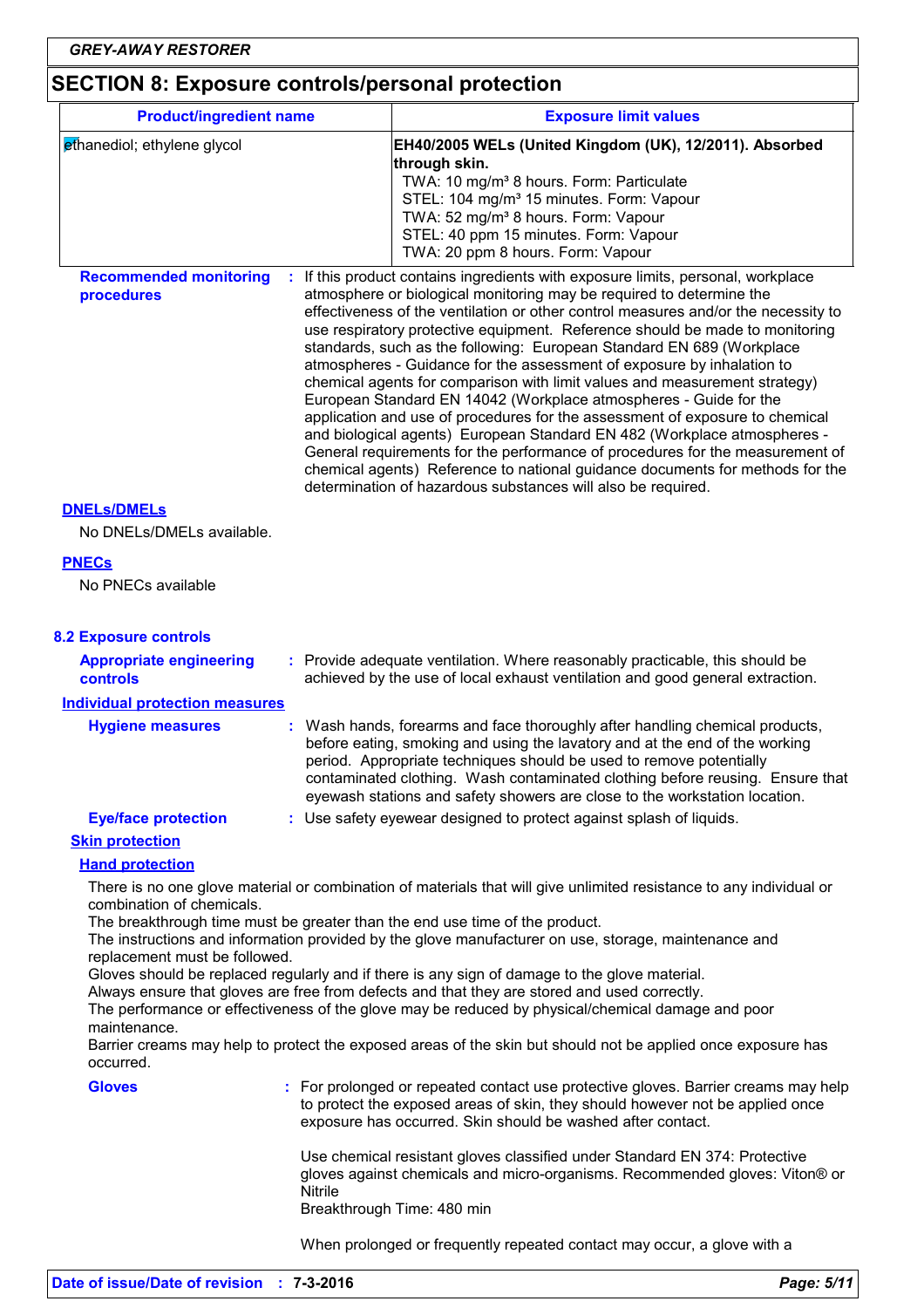### **SECTION 8: Exposure controls/personal protection**

: Usually no respiratory protection required. Respiratory protection in case of dust or spray mist formation. (particle filter EN143 type P2). Respiratory protection in case of vapour formation. (half mask with combination filter A2-P2 till concentrations of 0,5 Vol%.). : Not applicable. Do not allow to enter drains or watercourses. **: Respiratory protection : Other skin protection :** Appropriate footwear and any additional skin protection measures should be **Environmental exposure controls Body protection :** selected based on the task being performed and the risks involved and should be approved by a specialist before handling this product. protection class of 6 (breakthrough time greater than 480 minutes according to EN 374) is recommended. When only brief contact is expected, a glove with a protection class of 2 or higher (breakthrough time greater than 30 minutes according to EN 374) is recommended. NOTICE: The selection of a specific glove for a particular application and duration of use in a workplace should also take into account all relevant workplace factors such as, but not limited to: Other chemicals which may be handled, physical requirements (cut/puncture protection, dexterity, thermal protection), potential body reactions to glove materials, as well as the instructions/specifications provided by the glove supplier. The user must check that the final choice of type of glove selected for handling this product is the most appropriate and takes into account the particular conditions of use, as included in the user's risk assessment.

### **SECTION 9: Physical and chemical properties**

- **Physical state** Liquid. **: Odour** : Not available. **Colour Colour :** Not available. **Odour threshold** : Not available. **9.1. Information on basic physical and chemical properties Appearance**
	- 100°C **Initial boiling point and boiling : Melting point/freezing point range Vapour pressure Relative density Vapour density Solubility(ies) :** Not available. 1.045 **: :** Not available. **:** Not available. Easily soluble in the following materials: cold water. **: pH Evaporation rate Auto-ignition temperature Flash point :** Not available. **:** Not available. **Partition coefficient: n-octanol/ :** Not available. 2.1 **: water Upper/lower flammability or explosive limits** : Not available. **:** Not applicable. **Solubility in water :** Not available.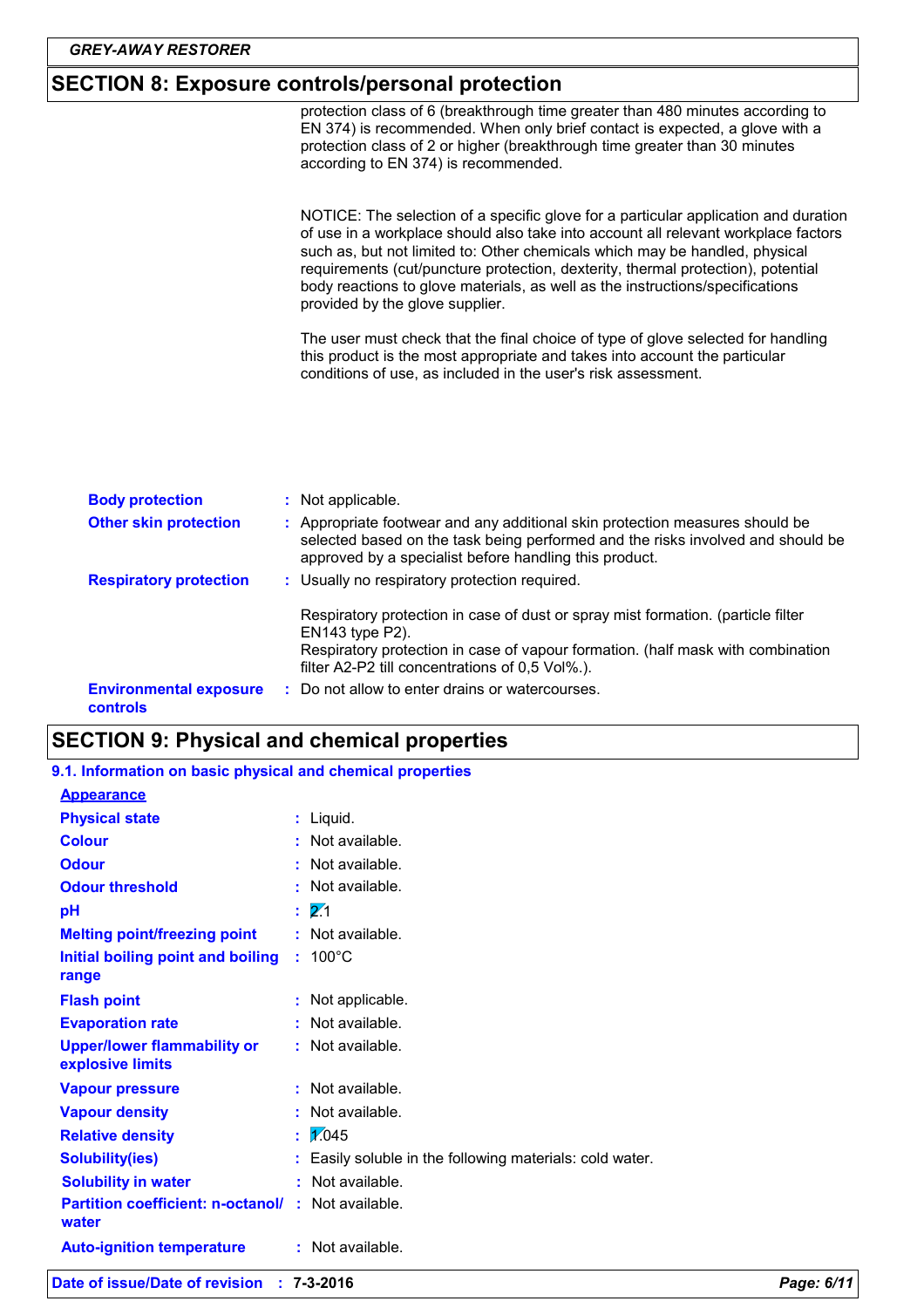### **SECTION 9: Physical and chemical properties**

| SECTION 9: Physical and chemical properties |                                                                                                                                     |  |
|---------------------------------------------|-------------------------------------------------------------------------------------------------------------------------------------|--|
| <b>Decomposition temperature</b>            | : Not available.                                                                                                                    |  |
| <b>Viscosity</b>                            | Kinematic (room temperature): $0.02 \text{ cm}^2/\text{s}$<br>Kinematic (40 $^{\circ}$ C): 0.1 cm <sup>2</sup> /s                   |  |
| <b>Explosive properties</b>                 | : Not available.                                                                                                                    |  |
| <b>Oxidising properties</b>                 | : Not available.                                                                                                                    |  |
| 9.2. Other information                      |                                                                                                                                     |  |
| No additional information.                  |                                                                                                                                     |  |
| <b>SECTION 10: Stability and reactivity</b> |                                                                                                                                     |  |
| 10.1. Reactivity                            | : No specific test data related to reactivity available for this product or its ingredients.                                        |  |
| <b>10.2. Chemical stability</b>             | : Stable under recommended storage and handling conditions (see Section 7).                                                         |  |
| 10.3. Possibility of<br>hazardous reactions | : Under normal conditions of storage and use, hazardous reactions will not occur.                                                   |  |
| <b>10.4. Conditions to avoid</b>            | : When exposed to high temperatures may produce hazardous decomposition<br>products.                                                |  |
| 10.5. Incompatible materials                | : Keep away from the following materials to prevent strong exothermic reactions:<br>oxidising agents, strong alkalis, strong acids. |  |
| 10.6. Hazardous<br>decomposition products   | : Under normal conditions of storage and use, hazardous decomposition products<br>should not be produced.                           |  |

### **SECTION 11: Toxicological information**

#### **11.1. Information on toxicological effects**

There are no data available on the mixture itself. The product is not classified as hazardous according to Regulation (EC) 1272/2008 as amended.

If splashed in the eyes, the liquid may cause irritation and reversible damage. This takes into account, where known, delayed and immediate effects and also chronic effects of components from short-term and long-term exposure by oral, inhalation and dermal routes of exposure and eye contact.

#### **Acute toxicity**

**Conclusion/Summary :** Not available.

#### **Acute toxicity estimates**

| <b>Route</b> | <b>ATE value</b> |
|--------------|------------------|
| Oral         | 4161 mg/kg       |
| Dermal       | 13738,5 mg/kg    |

#### **Irritation/Corrosion**

| <b>Product/ingredient name</b>                            | <b>Result</b>                                                            | <b>Species</b>             | <b>Score</b>                                              | <b>Exposure</b> | <b>Observation</b>       |
|-----------------------------------------------------------|--------------------------------------------------------------------------|----------------------------|-----------------------------------------------------------|-----------------|--------------------------|
| ethanediol; ethylene glycol                               | Eyes - Mild irritant<br>Eyes - Moderate irritant<br>Skin - Mild irritant | Rabbit<br>Rabbit<br>Rabbit | ۰<br>$\overline{\phantom{0}}$<br>$\overline{\phantom{0}}$ | -               | $\overline{\phantom{0}}$ |
| <b>Conclusion/Summary</b><br><b>Sensitisation</b>         | : Not available.                                                         |                            |                                                           |                 |                          |
| <b>Conclusion/Summary</b><br><b>Mutagenicity</b>          | : Not available.                                                         |                            |                                                           |                 |                          |
| <b>Conclusion/Summary</b><br><b>Carcinogenicity</b>       | : Not available.                                                         |                            |                                                           |                 |                          |
| <b>Conclusion/Summary</b><br><b>Reproductive toxicity</b> | : Not available.                                                         |                            |                                                           |                 |                          |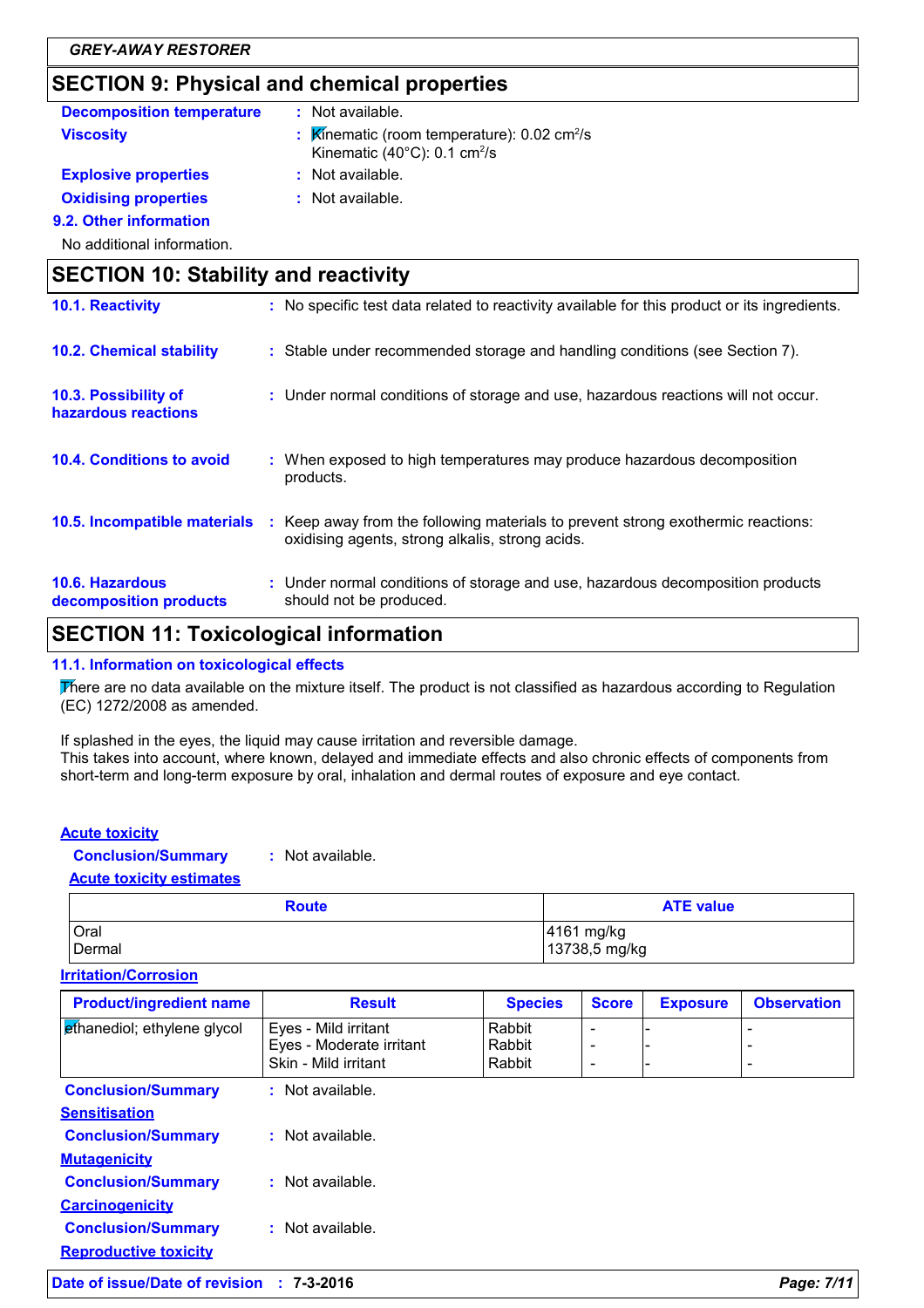### **SECTION 11: Toxicological information**

| <b>Conclusion/Summary</b> | : Not available. |
|---------------------------|------------------|
|---------------------------|------------------|

**Teratogenicity Conclusion/Summary :** Not available.

**Specific target organ toxicity (single exposure)**

Not available.

**Specific target organ toxicity (repeated exposure)**

Not available.

**Aspiration hazard**

Not available.

#### **Other information :**

: Not available.

### **SECTION 12: Ecological information**

#### **12.1. Toxicity**

There are no data available on the mixture itself. Do not allow to enter drains or watercourses.

The mixture has been assessed following the summation method of the CLP Regulation (EC) No 1272/2008 and is not classified as hazardous to the environment.

**Conclusion/Summary :** Not available.

| 12.2. Persistence and degradability                     |                                                       |
|---------------------------------------------------------|-------------------------------------------------------|
| <b>Conclusion/Summary : Not available.</b>              |                                                       |
| 12.3. Bioaccumulative potential                         |                                                       |
| <b>12.4. Mobility in soil</b>                           |                                                       |
| <b>Soil/water partition</b><br><b>coefficient (Koc)</b> | : Not available.                                      |
| <b>Mobility</b>                                         | : Not available.                                      |
| 12.5. Results of PBT and vPvB assessment                |                                                       |
| <b>PBT</b>                                              | : Not applicable.                                     |
|                                                         | P: Not available. B: Not available. T: Not available. |
| <b>vPvB</b>                                             | : Not applicable.                                     |
|                                                         | vP: Not available, vB: Not available.                 |
| 12.6. Other adverse effects                             | : No known significant effects or critical hazards.   |

### **SECTION 13: Disposal considerations**

The information in this section contains generic advice and guidance. The list of Identified Uses in Section 1 should be consulted for any available use-specific information provided in the Exposure Scenario(s).

#### **13.1 Waste treatment methods**

| <b>Product</b>                 |                                                                                                                                                                                                                                                                                                                                                                                                                                                                                                                                                      |
|--------------------------------|------------------------------------------------------------------------------------------------------------------------------------------------------------------------------------------------------------------------------------------------------------------------------------------------------------------------------------------------------------------------------------------------------------------------------------------------------------------------------------------------------------------------------------------------------|
| <b>Methods of disposal</b>     | : The generation of waste should be avoided or minimised wherever possible.<br>Disposal of this product, solutions and any by-products should at all times comply<br>with the requirements of environmental protection and waste disposal legislation<br>and any regional local authority requirements. Dispose of surplus and non-<br>recyclable products via a licensed waste disposal contractor. Waste should not be<br>disposed of untreated to the sewer unless fully compliant with the requirements of<br>all authorities with jurisdiction. |
| <b>Hazardous waste</b>         | : Within the present knowledge of the supplier, this product is not regarded as<br>hazardous waste, as defined by EU Directive 91/689/EEC.                                                                                                                                                                                                                                                                                                                                                                                                           |
| <b>Disposal considerations</b> | : Do not allow to enter drains or watercourses.<br>Dispose of according to all federal, state and local applicable regulations.<br>If this product is mixed with other wastes, the original waste product code may no<br>longer apply and the appropriate code should be assigned.<br>For further information, contact your local waste authority.                                                                                                                                                                                                   |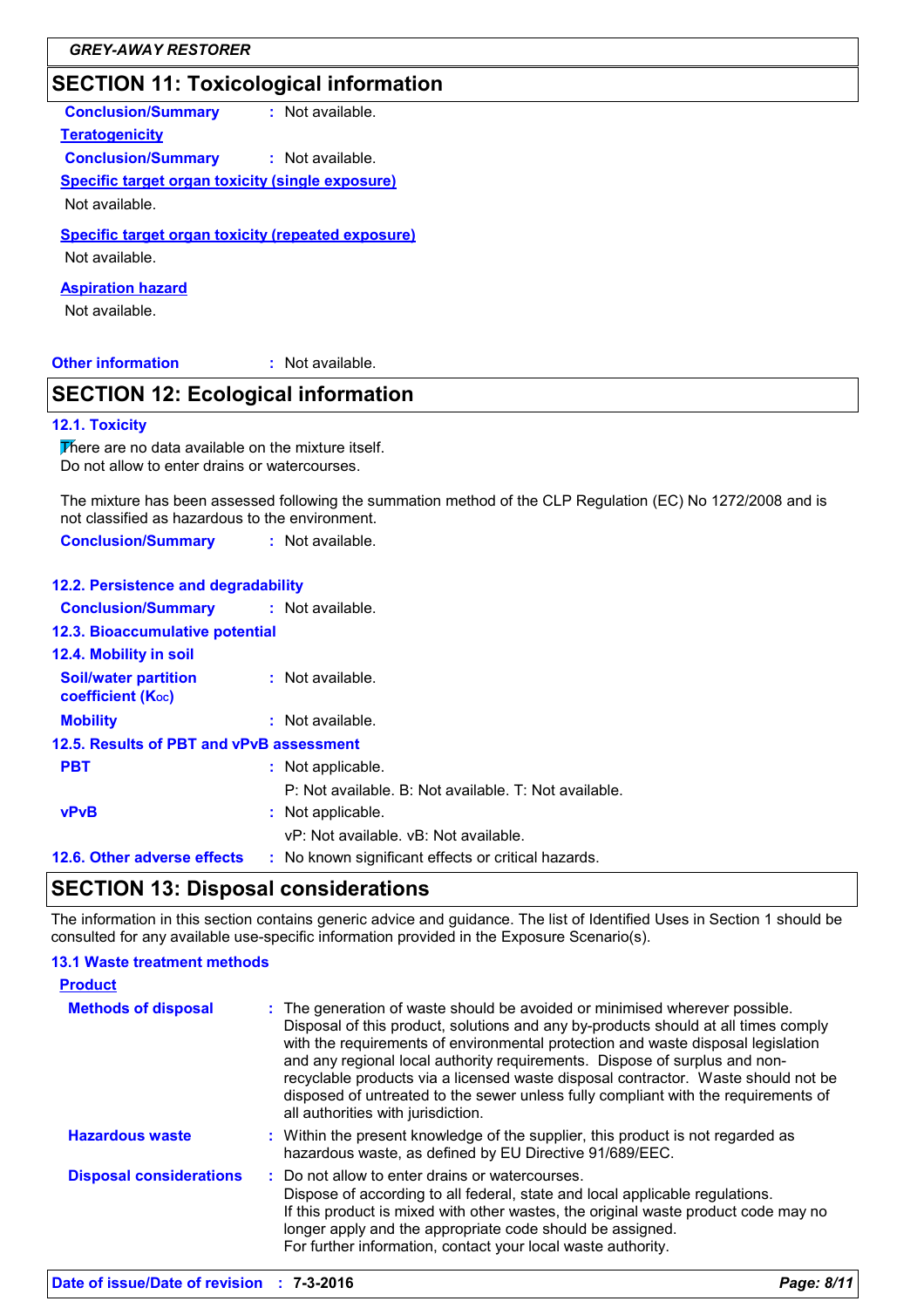## **SECTION 13: Disposal considerations**

| <b>Packaging</b>               |                                                                                                                                                                                                                                                                                                                                         |  |
|--------------------------------|-----------------------------------------------------------------------------------------------------------------------------------------------------------------------------------------------------------------------------------------------------------------------------------------------------------------------------------------|--|
| <b>Methods of disposal</b>     | : The generation of waste should be avoided or minimised wherever possible. Waste<br>packaging should be recycled. Incineration or landfill should only be considered<br>when recycling is not feasible.                                                                                                                                |  |
| <b>Disposal considerations</b> | : Using information provided in this safety data sheet, advice should be obtained from<br>the relevant waste authority on the classification of empty containers.<br>Empty containers must be scrapped or reconditioned.<br>Dispose of containers contaminated by the product in accordance with local or<br>national legal provisions. |  |
| <b>Special precautions</b>     | : This material and its container must be disposed of in a safe way. Empty containers<br>or liners may retain some product residues. Avoid dispersal of spilt material and<br>runoff and contact with soil, waterways, drains and sewers.                                                                                               |  |

### **SECTION 14: Transport information**

### **Information pertaining to IATA and ADN is considered not relevant since the material is not packaged in the correct approved packaging required of these methods of transport.**

|                                                                                                                  | <b>ADR</b>                                                                                                                                                                                                             | <b>IMDG</b>     |
|------------------------------------------------------------------------------------------------------------------|------------------------------------------------------------------------------------------------------------------------------------------------------------------------------------------------------------------------|-----------------|
| 14.1 UN number                                                                                                   | Not regulated.                                                                                                                                                                                                         | Not regulated.  |
| 14.2 UN proper<br>shipping name                                                                                  |                                                                                                                                                                                                                        |                 |
| <b>14.3 Transport</b><br>hazard class(es)<br><b>Class</b>                                                        |                                                                                                                                                                                                                        |                 |
| <b>Subsidiary class</b>                                                                                          |                                                                                                                                                                                                                        |                 |
| <b>14.4 Packing group</b>                                                                                        |                                                                                                                                                                                                                        |                 |
| 14.5<br><b>Environmental</b><br><b>hazards</b>                                                                   |                                                                                                                                                                                                                        |                 |
| <b>Marine pollutant</b>                                                                                          | No.                                                                                                                                                                                                                    | No.             |
| <b>Marine pollutant</b><br><b>substances</b>                                                                     |                                                                                                                                                                                                                        | Not available.  |
| <b>14.6 Special</b><br>precautions for<br>user                                                                   | Transport within user's premises: always<br>transport in closed containers that are upright<br>and secure. Ensure that persons transporting<br>the product know what to do in the event of an<br>accident or spillage. |                 |
| <b>HI/Kemler number</b>                                                                                          | Not available.                                                                                                                                                                                                         |                 |
| <b>Emergency</b><br>schedules (EmS)                                                                              |                                                                                                                                                                                                                        | Not applicable. |
| <b>14.7 Transport in bulk</b><br>: Not applicable.<br>according to Annex II of<br><b>MARPOL and the IBC Code</b> |                                                                                                                                                                                                                        |                 |
| <b>Additional</b><br><b>information</b>                                                                          |                                                                                                                                                                                                                        |                 |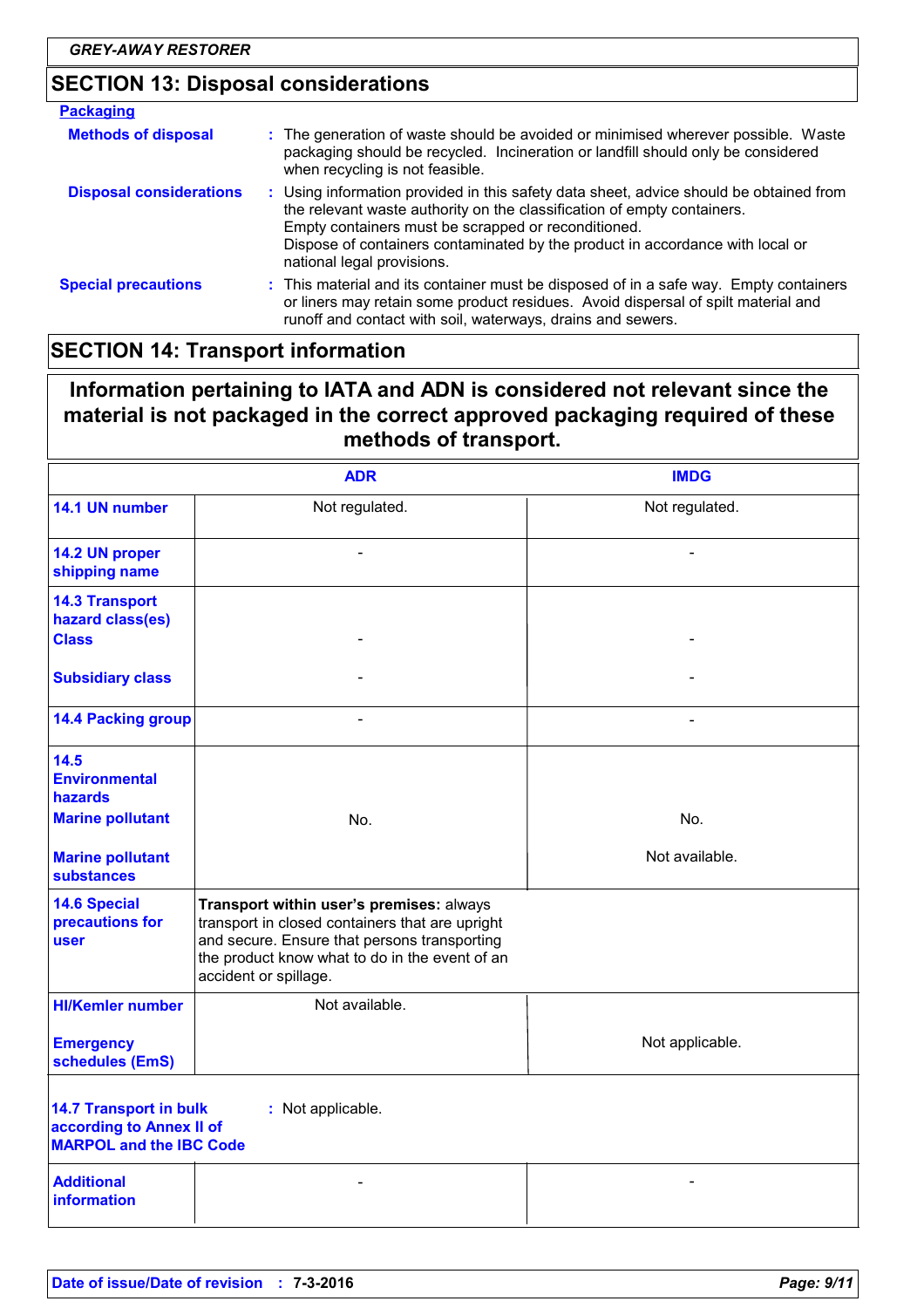### **SECTION 15: Regulatory information**

### **15.1 Safety, health and environmental regulations/legislation specific for the substance or mixture EU Regulation (EC) No. 1907/2006 (REACH)**

**Annex XIV - List of substances subject to authorisation**

**Annex XIV**

None of the components are listed.

**Substances of very high concern**

None of the components are listed, or the component present is below its threshold.

**Annex XVII - Restrictions on the manufacture, placing on the market and use of certain dangerous substances, mixtures and articles** : Not applicable.

#### **Other EU regulations**

**VOC :** Not available.

**Europe inventory :** All components are listed or exempted.

**Seveso Directive**

This product is not controlled under the Seveso Directive.

#### **International regulations**

**Chemical Weapon Convention List Schedules I, II & III Chemicals** Not listed.

**Montreal Protocol (Annexes A, B, C, E)**

Not listed.

**Stockholm Convention on Persistent Organic Pollutants** Not listed.

**Rotterdam Convention on Prior Inform Consent (PIC)**

Not listed.

**UNECE Aarhus Protocol on POPs and Heavy Metals** Not listed.

**:** Not applicable.

**15.2 Chemical Safety Assessment**

### **SECTION 16: Other information**

| <b>CEPE code</b> |  |
|------------------|--|
|------------------|--|

 $\nabla$  Indicates information that has changed from previously issued version.

| <b>Abbreviations and acronyms : ATE = Acute Toxicity Estimate</b>                                                                                                                                                                                                                                                                                                                                                            |
|------------------------------------------------------------------------------------------------------------------------------------------------------------------------------------------------------------------------------------------------------------------------------------------------------------------------------------------------------------------------------------------------------------------------------|
| CLP = Classification, Labelling and Packaging Regulation [Regulation (EC) No.                                                                                                                                                                                                                                                                                                                                                |
| 1272/2008]                                                                                                                                                                                                                                                                                                                                                                                                                   |
| DMEL = Derived Minimal Effect Level                                                                                                                                                                                                                                                                                                                                                                                          |
| DNEL = Derived No Effect Level                                                                                                                                                                                                                                                                                                                                                                                               |
| EUH statement = CLP-specific Hazard statement                                                                                                                                                                                                                                                                                                                                                                                |
| PBT = Persistent, Bioaccumulative and Toxic                                                                                                                                                                                                                                                                                                                                                                                  |
| <b>PNEC</b> = Predicted No Effect Concentration                                                                                                                                                                                                                                                                                                                                                                              |
| <b>RRN = REACH Registration Number</b>                                                                                                                                                                                                                                                                                                                                                                                       |
| vPvB = Very Persistent and Very Bioaccumulative                                                                                                                                                                                                                                                                                                                                                                              |
| $\mathbf{H} = \mathbf{H} = \mathbf{H} = \mathbf{H} = \mathbf{H} = \mathbf{H} = \mathbf{H} = \mathbf{H} = \mathbf{H} = \mathbf{H} = \mathbf{H} = \mathbf{H} = \mathbf{H} = \mathbf{H} = \mathbf{H} = \mathbf{H} = \mathbf{H} = \mathbf{H} = \mathbf{H} = \mathbf{H} = \mathbf{H} = \mathbf{H} = \mathbf{H} = \mathbf{H} = \mathbf{H} = \mathbf{H} = \mathbf{H} = \mathbf{H} = \mathbf{H} = \mathbf{H} = \mathbf{H} = \mathbf$ |

#### **Procedure used to derive the classification according to Regulation (EC) No. 1272/2008 [CLP/GHS]**

| <b>Classification</b> | <b>Justification</b> |
|-----------------------|----------------------|
| Not classified.       |                      |